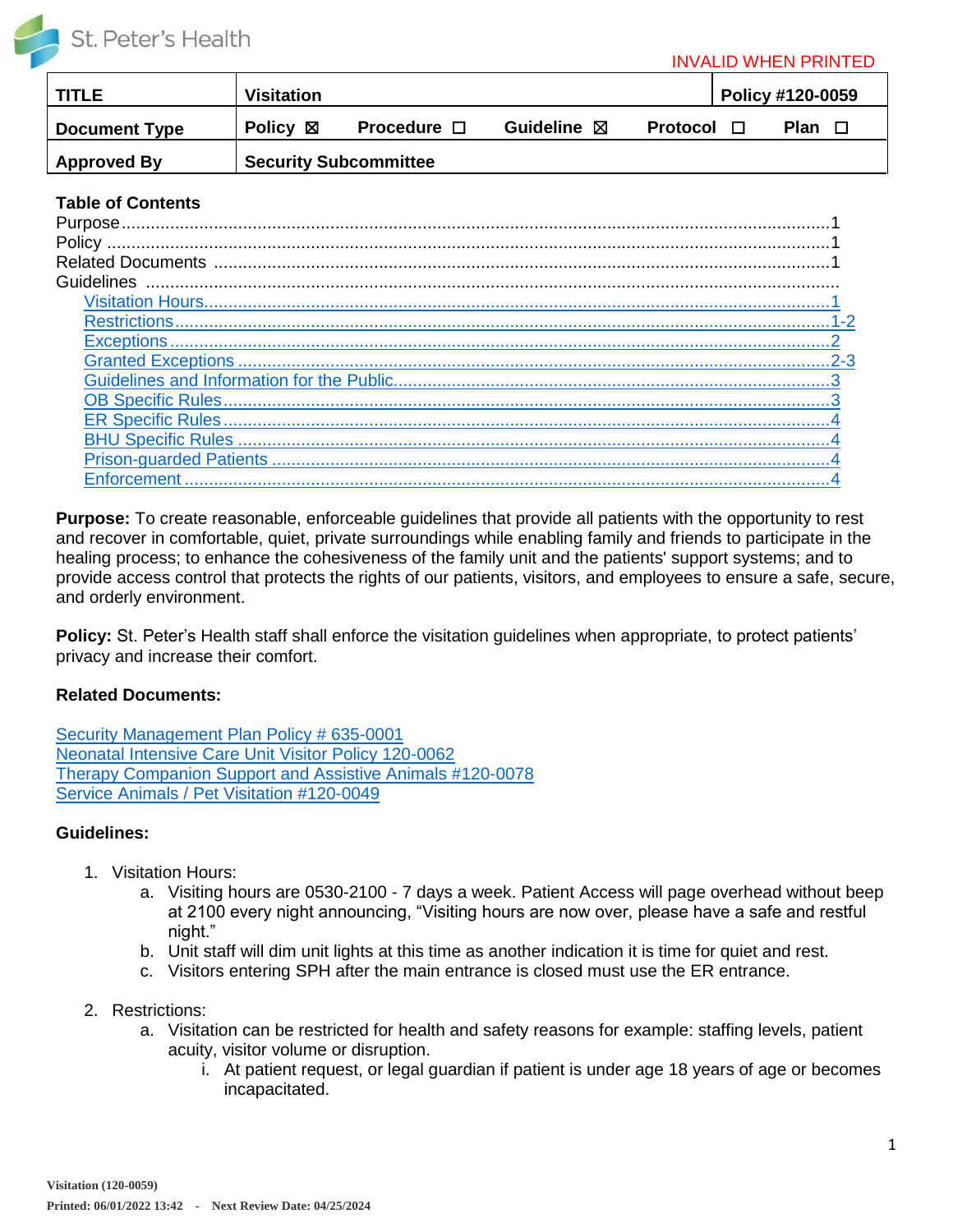

### INVALID WHEN PRINTED

- b. Any visitation restrictions will be documented in the medical record. Restrictions will be posted on the door to the patient's room or, in the case of a hospital-wide restriction, at the main entrances.
- c. Failure to follow the hospital's restrictions or to cooperate with hospital staff may result in removal from hospital property.
- <span id="page-1-0"></span>3. Exceptions:
	- a. Exceptions to the visitation policy can be made by physicians and nurses caring for patients as long as there is clear communication and agreement with the exceptions being made.
	- b. Physician orders alone, without communication with nursing staff, will not be considered an exception.
- <span id="page-1-1"></span>4. Granted Exceptions:
	- a. Exceptions to visiting hours may be granted at the nursing staff's discretion.
	- b. Visitors granted an exception to visit a patient during non-visiting hours, are required to wear a designated visitor exception band (blue band with a white section on it).
	- c. Bands will be on the units for nurses to use.
	- d. The patients' room number will be written on the band with no patient identifiers.
	- e. Messaging to all team members including physicians should be clear.
		- i. If anyone asks for an exception, answer = "please ask and work with your nurse."
		- ii. Do not answer "yes", as there could be many other issues that you are unaware of going on.
- <span id="page-1-2"></span>5. Guidelines and Information for the Public:
	- a. St. Peter's has developed visitor guidelines to protect the patients, visitors, and staff. Failure to cooperate with these guidelines or hospital staff requests may result in your removal from hospital property. In accordance with CMS Final Hospital Conditions of Participation. Policies must set forth any clinically necessary reasonable restrictions or limitations to visitation and the reasons for the clinical restriction or limitation with a burden on the hospital to establish that the restriction is necessary for safe care, including but not limited to:
		- i. Denial of visitation only if health and safety of the patient are affected.
		- ii. Restriction to sensitive areas -- OB (infant security issues), ED, BHU, etc.
		- iii. Health concern restrictions such as preventing ill visitors with symptoms of fever, cough or cold; or infection control issues, pandemic flu or other infections disease outbreaks
		- iv. Visitation may interfere with the care of patients; consider patient in isolation
		- v. It is impossible to delineate or anticipate every clinical reason that could warrant restrictions or limitations
		- vi. Hospital reserves right to determine any other situation that is necessary to limit visitation
		- vii. Hospital is aware that there is an existing court order limiting or restricting contact
		- viii. Visitors engage in disruptive, threatening or violent behavior of any kind
		- ix. Behavior presenting a direct risk or threat to other patients or staff
		- x. The patient is undergoing care interventions
		- xi. Patient needs rest or privacy, especially during procedures, tests, treatments, emergencies
		- xii. Substance abuse treatment protocols requiring restrictive visitation in the plan of care
		- xiii. May establish minimum age requirement for child visitors
		- xiv. Consider prison guarded patients
		- xv. Consider pastoral care or clergy visits XVI.
	- b. "No Visitor" doorknob hanger indicated patient has requested no visitation. Each patient has the right to designate visitors who shall receive the same visitation privileges as the patient's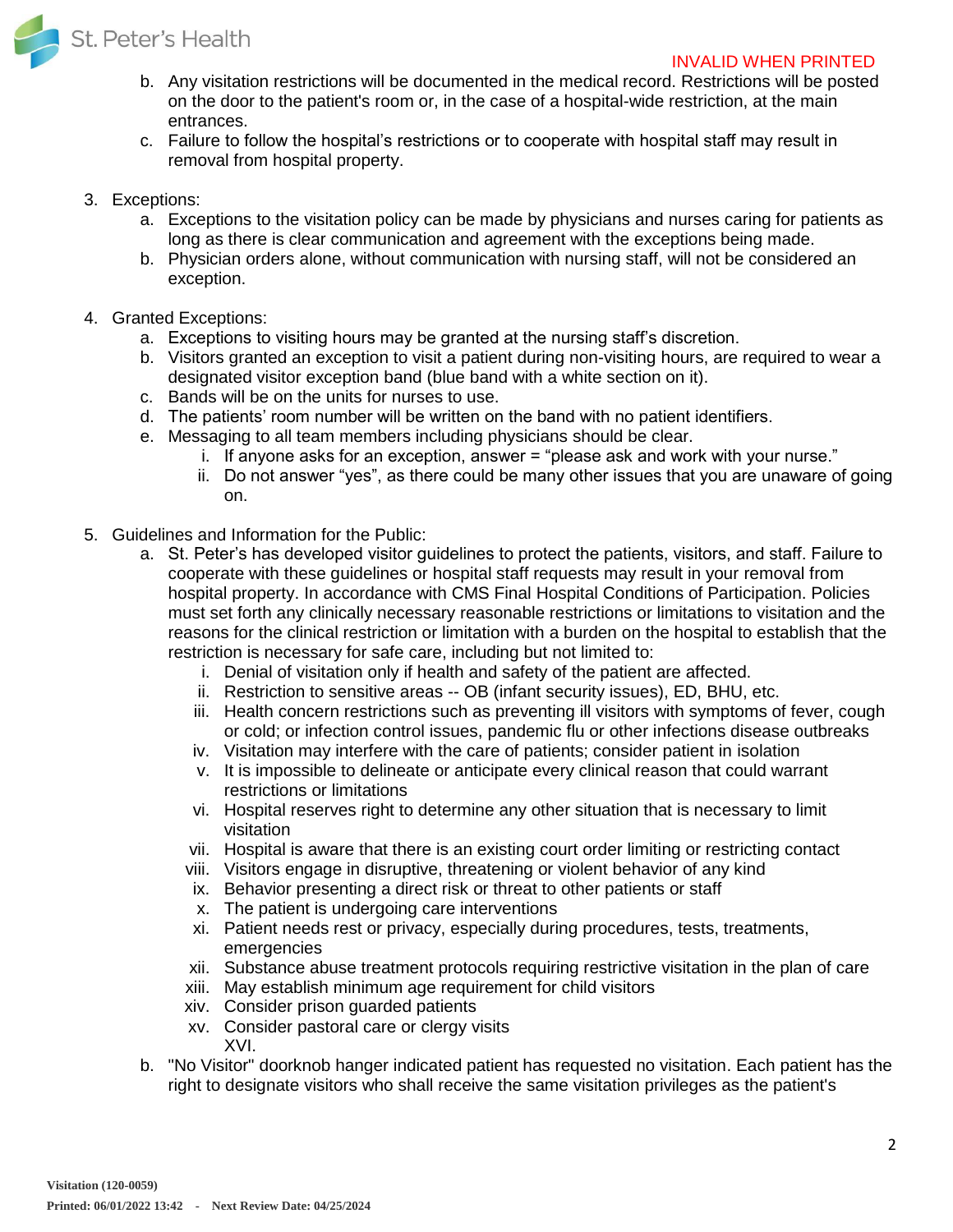

immediate family members, regardless of whether the visitors are legally related to the patient, spouse or domestic partner:

- i. Definition of family must be broad: Family means any person who plays a significant role in an individual's life, which may include a person not legally related to the patient.
- ii. Cannot deny visitation on the basis of race, color, national origin, sex, sexual orientation, gender identity or disability
- iii. Patients have the right to withdraw visitation consent at any time
- iv. Patients have the right to decide who may and may not visit them
- v. If a unit is restricted, the patient picks the visitors -- not the hospital
- vi. NOTE: Visitors may ask at the nursing station to leave a note or to receive information on when visitation will resume.
- c. "Isolation Precaution" Signs are posted on patient room door indicating isolation precautions. You must check with the patient's nurse prior to entering the patient's room in order to receive specific instructions about isolation precaution procedures. Isolation Precautions are as follows:
	- i. Red = Contact
	- ii. Green = Droplet
	- iii. Blue = Airborne
- d. A visitor may not enter areas posted with an "Authorized Staff Only" sign. Visitors are asked not to visit patients if they have a cold, cough or other communicable illness. It is important to restrict exposure in order to prevent the spread of infectious diseases among patients, staff, volunteers and other visitors.
	- i. NOTE: When the patient requests your visitation, the hospital will make masks and other personal protective equipment available, with instruction on its use.
- e. Visitors are to visit only with the child they have come to visit. They may not go to the bedside of other children who are patients.
- f. Visiting children less than 12 years of age must be accompanied by an adult at all times.
- g. All visitors are required to wear shirts and shoes, and to conduct themselves in a quiet and considerate manner.
- h. Visitors may not consume alcohol products on hospital property.
- i. Visitors may not smoke in hospital facilities or on properties of the hospital. Please see "Tobacco Free Campus Policy" #130-0009 for more information.
- <span id="page-2-0"></span>6. OB Specific Rules: In addition to all general visitation rules, the following rules apply to the OB unit:
	- a. The Neonatal Intensive Care Unit and the Special Care Nursery are secured areas. No admittance is allowed unless under the supervision of the OB staff. (Refer to Policy 120-0062 Neonatal Intensive Care Unit Visitor Policy.)
	- b. Visitors are asked to remember that new mothers are usually excited, but tired; brief visits are generally recommended.
	- c. Visitors are asked to remember that a breastfeeding new mom will need privacy when it is time to nurse the baby.
	- d. Siblings under 12 are welcome to visit their mother and the new baby under the continuous supervision of an adult. Siblings should not be left in the care of the new mom.
	- e. Any visitation restrictions will be documented in the medical record.
	- f. One support person over the age of 18 or the father of the baby may stay overnight with the new mom and baby throughout their hospital stay.
		- i. NOTE: The purpose of overnight visitation is to allow the family to adjust to its newest member in the hospital setting. For this reason, those families who are planning overnight visitation should plan to keep the baby in their room through the night.
- <span id="page-2-1"></span>7. ER Specific Rules: In addition to all general visitation rules, the following rules apply to the ER unit:
	- a. Visitors will stop at the ER registration desk and ask to visit a patient at which time registration calls the nurses' station to ask permission to send the visitor back.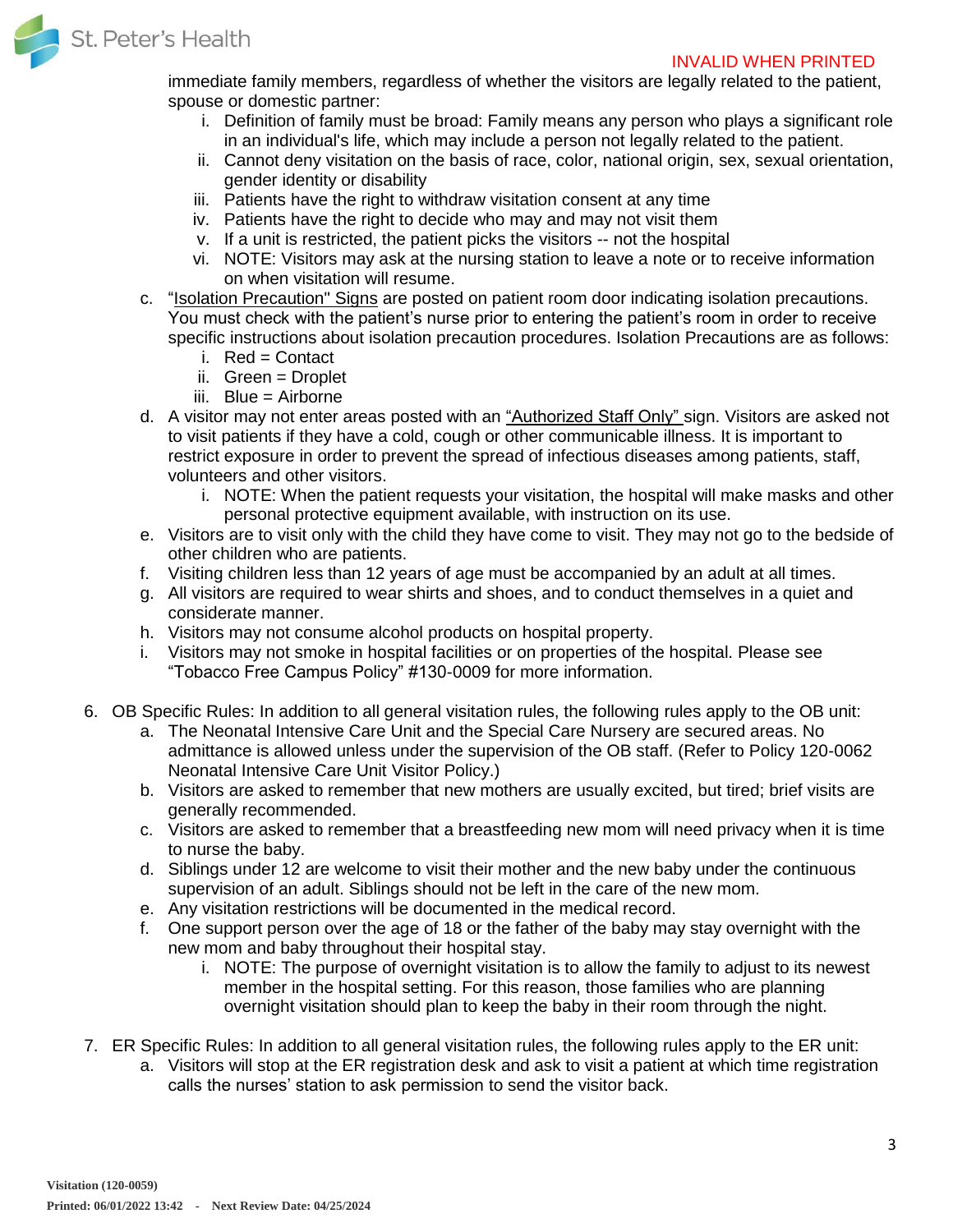

#### INVALID WHEN PRINTED

- b. Visitors will not be allowed under circumstances that will interfere with patient care or health and safety reasons.
- c. All of the CMS visitation rights above apply.
- d. Any visitation restrictions will be documented in the medical record.
- e. ER patients will be allowed 2 visitors only.
- <span id="page-3-0"></span>8. BHU Specific Rules: In addition to all general visitation rules, the following rules apply to the BHU unit:
	- a. Visitors will stop at any entrance registration desk and ask to visit a patient at which time registration staff will ask the visitor's name, will then call the nurses' station to ask permission to send the visitor to the floor, BHU staff will tell registration yes or no.
	- b. All of the CMS visitation rights above apply.
	- c. Any visitation restrictions will be documented in the medical record.
- <span id="page-3-1"></span>9. Prison-guarded Patients: All guarded prisoner-patients are denied visitors except terminal cases and those cases with special consideration, as approved by the custodian authority.
- <span id="page-3-2"></span>10. Enforcement: Visitors who do not follow this visitation policy may be removed from the hospital property. Hospital Security is available to assist in noncompliant, disruptive behavior.